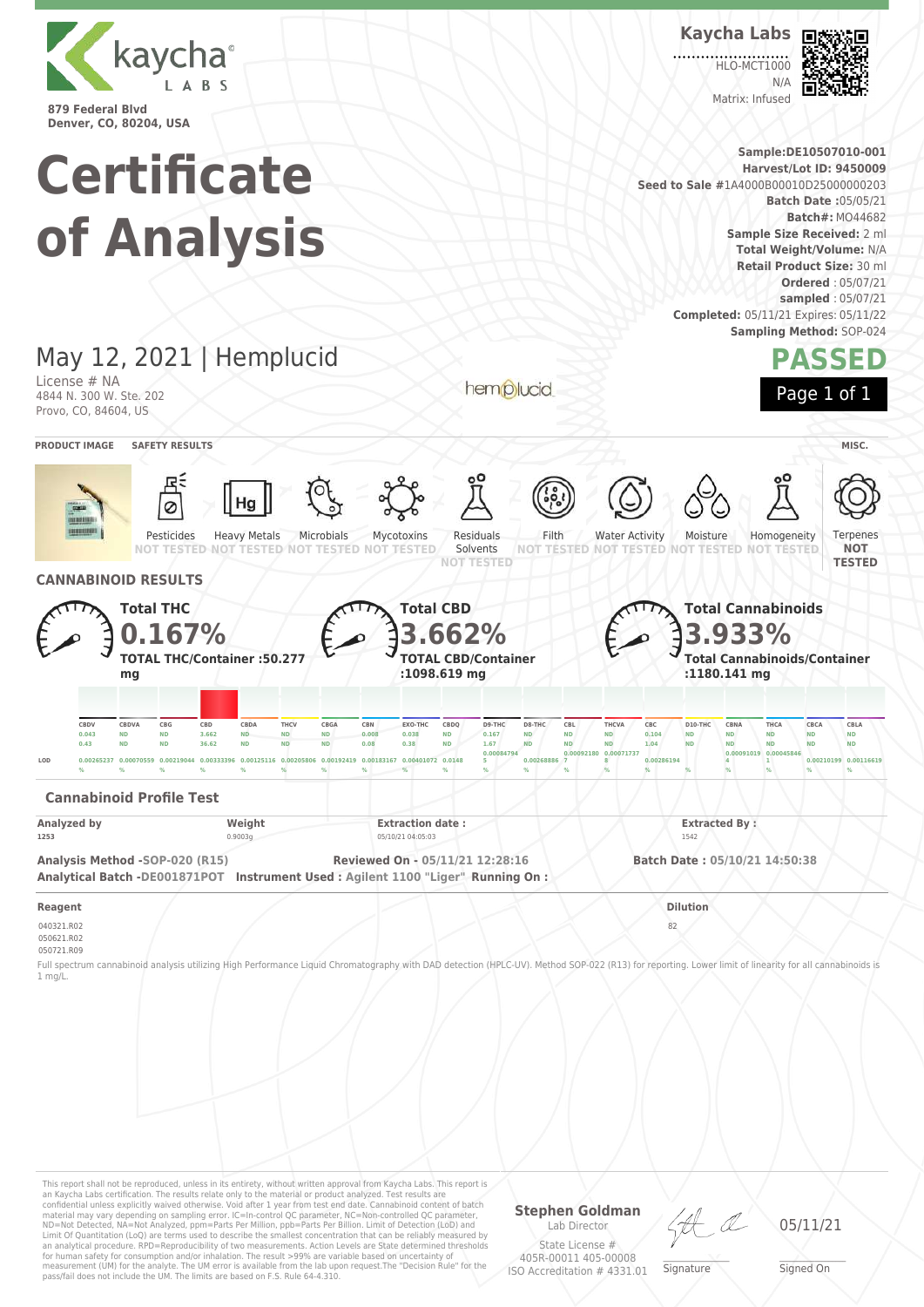

**Kaycha Labs**

**HLO-MCT1000** N/A Matrix: Infused



**PASSED**

Page 1 of 2

**Sample:DE10507010-010 Harvest/Lot ID: 9450009 Seed to Sale #**1A4000B00010D25000000204 **Batch Date :**05/05/21 **Batch#:** MO44682 **Sample Size Received:** 2 ml **Total Weight/Volume:** N/A **Retail Product Size:** 30 gram **Ordered** : 05/07/21 **sampled** : 05/07/21 **Completed:** 05/13/21 Expires: 05/13/22 **Sampling Method:** SOP-024

## May 13, 2021 | Hemplucid

**Certificate**

**of Analysis**

License # NA 4844 N. 300 W. Ste. 202 Provo, CO, 84604, US

hemplucid



This report shall not be reproduced, unless in its entirety, without written approval from Kaycha Labs. This report is an Kaycha Labs certification. The results relate only to the material or product analyzed. Test results are<br>confidential unless explicitly waived otherwise. Void after 1 year from test end date. Cannabinoid content of batc

## **Stephen Goldman**

Lab Director State License # 405R-00011 405-00008 ISO Accreditation # 4331.01

LA

\_\_\_\_\_\_\_\_\_\_\_\_\_\_\_\_\_\_\_ Signature

05/13/21

\_\_\_\_\_\_\_\_\_\_\_\_\_\_\_\_\_\_\_ Signed On